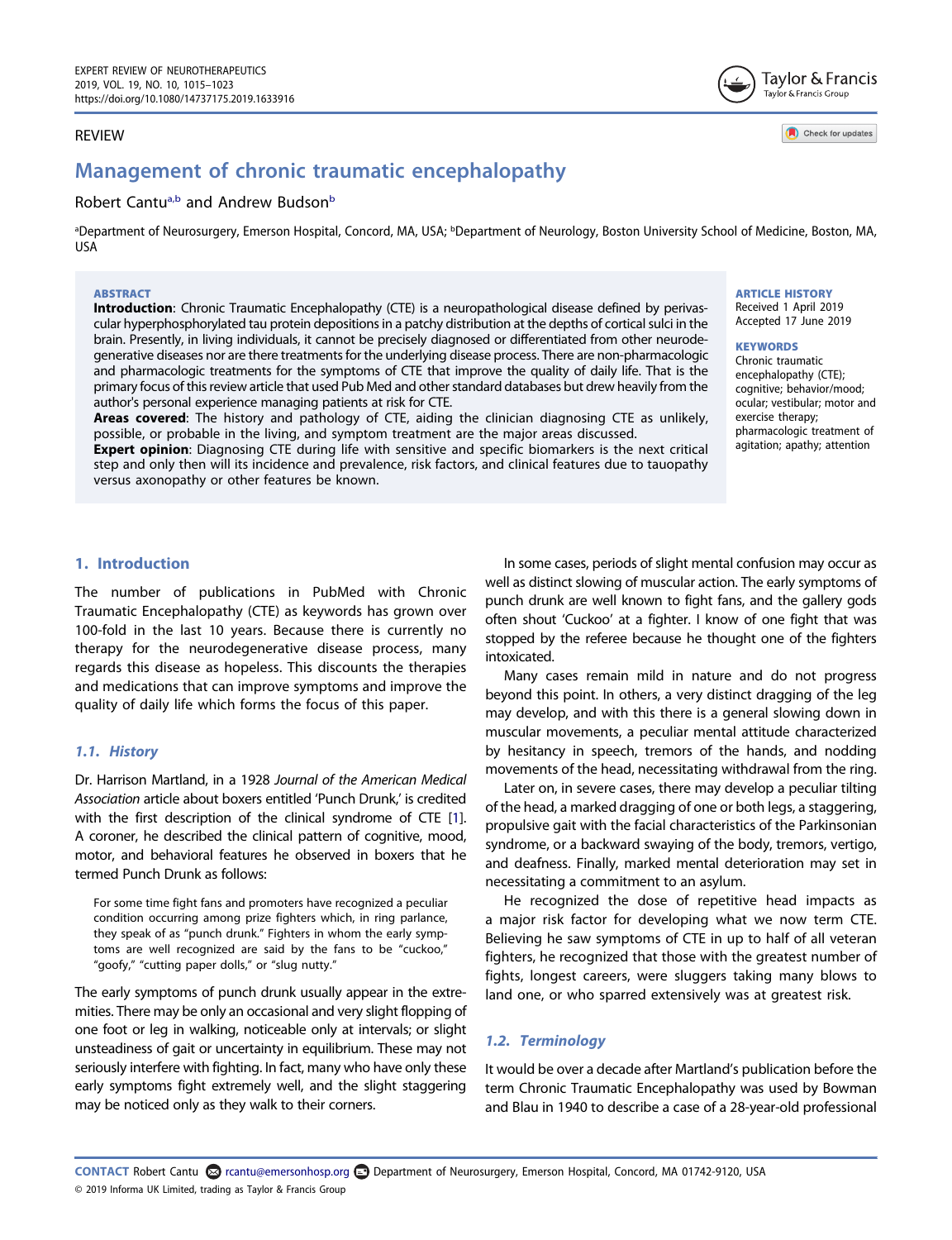#### Article highlights

- While CTE has been known for over 100 years it is only recently that it has been shown to be far more prevalent than suspected.
- While with certainty CTE can only be diagnosed by neuropathological criteria post-mortem, this paper provides a roadmap for the clinician to more accurately suspect CTE in the living as being unlikely, possible, or probable.
- While there are now more than 100 papers published annually, none to date have addressed its management.
- This paper provides direction to manage the clinical symptoms of CTE with pharmacologic and non-pharmacologic therapies that can improve the quality of daily life.
- While early detection of CTE prior to the onset of symptoms is not presently possible, using repetitive head impact exposure and clinical symptoms a high index of suspicion of CTE can occur and therapies instituted.

<span id="page-1-0"></span>boxer in a book chapter 'Psychotic States Following Head and Brain Injury in Adults and Children' [\[2\]](#page-7-1).

Upon presentation to the psychiatric division of Bellevue Hospital, he exhibited childish behavior, depress, explosivity, poor short-term memory, and lack of insight. Initially diagnosed as traumatic encephalopathy, when he remained unimproved over 18 months, they changed their diagnosis to reflect this persistence and the term CTE was born.

<span id="page-1-1"></span>Reporting on 69 cases of chronic neurological disease in boxers, MacDonald Critchley a British neurologist was the first to publish using the term chronic traumatic encephalopathy in a peer-reviewed journal [\[3](#page-8-0)]. He, like Martland, observed that boxers with this syndrome were usually 'sluggers' rather than 'scientific boxers,' were usually second – or third-rate boxers, and were boxers known for being able to 'take' a punch and absorb punishment. He found this syndrome more common in professional rather than amateur boxers and, while in all weight classes, more so in smaller men who fought bigger and heavier opponents.

Critchley described what he called the 'groggy state' as midway between normal performance and a knockout. He characterized it as 'mental confusion with subsequent amnesia, together with an impairment in the speed and accuracy of the motor skill represented by the act of boxing.'

#### 1.3. Pathology

<span id="page-1-2"></span>It was a team of British researchers led by Dr. J. A. Nicholas Corsellis at Rumswell Hospital in Essex England, who first described the neuropathology of CTE in 15 deceased boxers [[4\]](#page-8-1). This research included interviews with the families and associates of the boxers. Four types of brain damage, which they correlated with behavioral changes, were identified.

The first was a tearing of the septum pellucidum between the lateral ventricles which he felt caused emotional lability and rage reactions.

Secondwas scarring of the undersurface of the cerebellum that resulted in slurred speech, broad-based gait, and a slowing of motor movement.

Third was decreased pigment of the substantia nigra that resulted in a Parkinson Syndrome of tremor and rigidity of the limbs.

And finally, the occurrence of neurofibrillary tangles, especially in the medial temporal lobe, without the senile plaques of Alzheimer's Disease that he felt was responsible for the mental/cognitive decline.

In 2009, Dr. Ann McKee and her team reviewed 45 cases in the world literature and described additional cases of CTE [[5\]](#page-8-2). Since then, many additional cases have been reported and NIH consensus criteria for the neuropathological diagnosis of CTE have been published. The characteristic pathology of CTE includes identifying aggregates of hyperphosphorylated tau protein in a perivascular distribution at the base of sulci [\[6,](#page-8-3)[7\]](#page-8-4).

One result of the increase in postmortem cases and the standardization of pathological criteria is the recognition that CTE is not limited to boxing or football. Neuropathological changes of CTE have been seen in athletes who have participated in professional wrestling, hockey, bull riding, and rugby. Moreover, many military veterans who have been exposed to blast injury and found to have CTE have also played contact sports when they were younger, providing two sources of exposure to head trauma. CTE also has been found in individuals exposed to repetitive traumatic brain injury (RTBI) but were not athletes.

#### 2. Symptoms of CTE

CTE pathology typically is associated with symptoms in one of four clinical domains: (a) cognitive; (b) behavioral; (c) mood; and (d) motor [\[8](#page-8-5)[,9\]](#page-8-6). Based on 202 published cases of male athletes with histories of RTBI that met criteria for neuropathologically confirmed CTE, the core diagnostic symptoms defined as being present in 70% or more of neuropathologically confirmed CTE cases without comorbid disease include: cognitive (impairment of memory, attention, executive dysfunction), behavior (physical or verbal violence, explosivity, loss of control and short fuse) and mood (depression and helplessness). No motor symptoms reached core levels.

The clinical features in CTE, similar to other neurodegenerative disorders, are heterogeneous. Two distinct clinical presentations have been described by Stern et al. [\[9](#page-8-6)]. The first, occurring at a much earlier age (mean age of onset 34.5 standard deviation  $(SD) = 11.6$ , consists of behavior and mood symptoms. The second, occurring at a much later age of onset (mean age at onset 58.5, SD = 17.7), consists of cognitive impairment. Over time, the cognitive group almost always progressed to dementia while the behavior mood did not. Montenigro et al. also identified a 'mixed' subtype in which cognitive, behavior and mood symptoms were equally predominant [\[8](#page-8-5)].

<span id="page-1-6"></span><span id="page-1-5"></span><span id="page-1-4"></span><span id="page-1-3"></span>At this time the only precisely accurate means of diagnosing CTE is by post-mortem autopsy using the NIH consensus criteria [[7\]](#page-8-4). Thus, while clinicians cannot with certainty diagnose CTE in the living to help the clinician determine if CTE is unlikely, possible, or probable, Montinegro et al. have proposed new clinical research diagnostic criteria for CTE that he calls Traumatic Encephalopathy Syndrome (TES) [\[8](#page-8-5)]. TES is based on the clinical features reported in neuropathologically confirmed cases of CTE without comorbid disease and a systematic review of the previous literature [[5,](#page-8-2)[6](#page-8-3)[,9](#page-8-6)] while overcoming the limitations identified in previous criteria [\[10](#page-8-7)–[15\]](#page-8-8).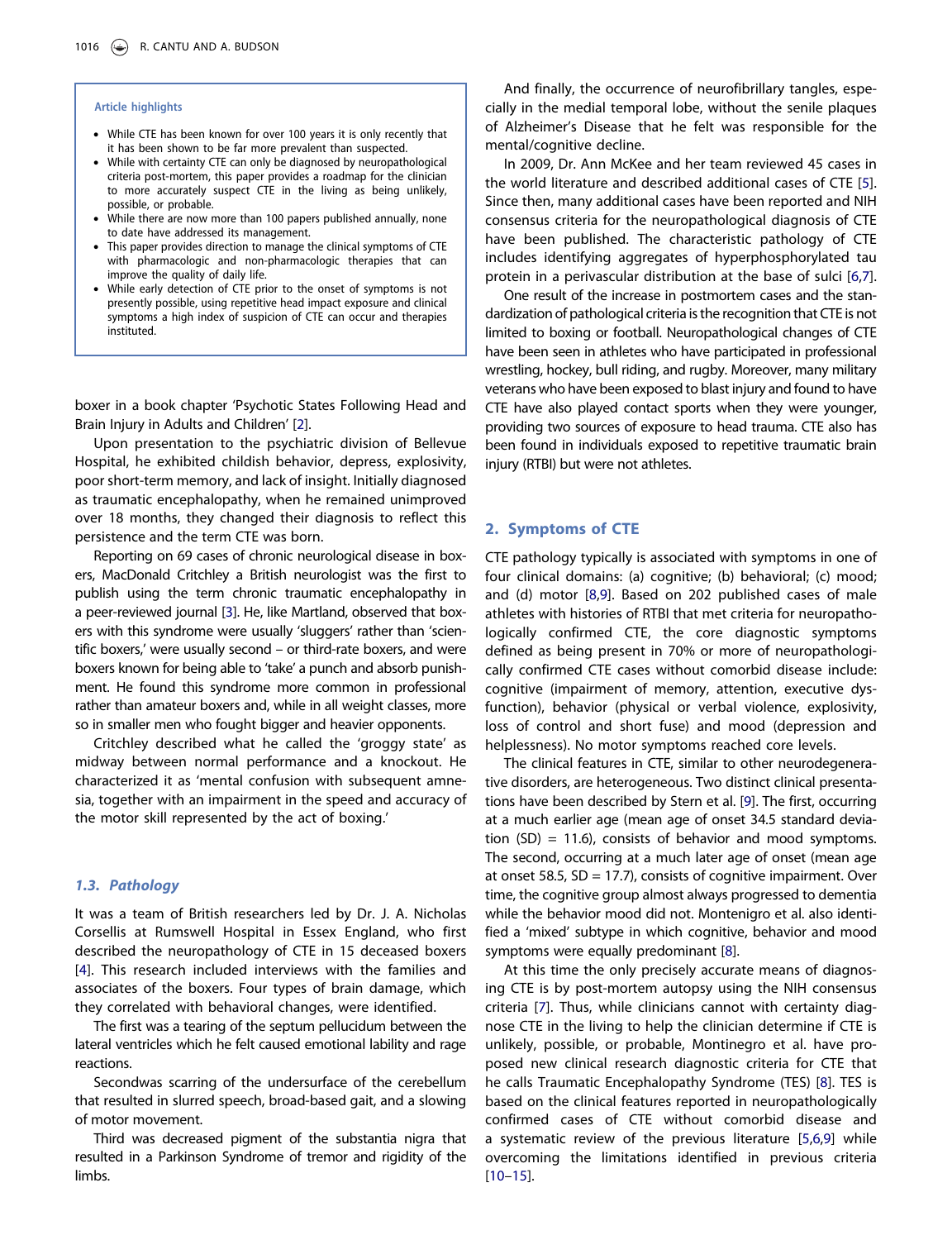#### <span id="page-2-0"></span>Table 1. Five criteria for TES.

- History of multiple impacts, 2 moderate or severe TBI's, 4 concussions, or 6 years of sub-concussive trauma (e.g. contact sports, military service, domestic abuse).
- Regarding other neurological disease that can account for all signs and symptoms; exclude if post-concussion syndrome or single TBI, but include if PTSD, mood/anxiety disorder, substance abuse, other neurodegenerative disease.
- Clinical S/S must be present a minimum of 12 months.
- Presence of at least one core clinical feature: Cognitive (defined as 1.5 standard deviation below normal on standardized cognitive neuropsychological test), Behavioral (described as explosive, short fuse, out of control, physical or verbally violent or intermittent explosive disorder), Mood (feeling overly sad, depressed, hopeless or diagnosis of major or persistence depressive disorder).
- Two or more supportive features must be present: documented decline of at least 12 months, delayed onset, impulsivity, anxiety, apathy, paranoia, suicidality, headache, motor features.

The five criteria that must be met for the diagnosis of TES are summarized in [Table 1](#page-2-0). For the clinicians, meeting the criteria for TES does not mean the diagnosis of CTE is necessarily highly likely, but not meeting the criteria makes the presence of CTE remote. While the validity and accuracy of TES are still a work in progress, we believe it is useful for the clinician in terms of thinking how likely CTE is to be present.

#### 3. Clinical assessment for CTE

The strongest predictor of CTE likelihood given the presence of cognitive, behavior or mood symptoms is the total amount of brain trauma sustained at the subconcussive and concussive level. The neurologic history must include a detailed assessment of exposure to repetitive head trauma and concussions.

Each concussion should be assessed for a number of symptoms, severity of symptoms, and duration of symptoms as can first be remembered. While the number of concussions is relevant, the proximity of concussions – especially within weeks or months and severity as determined by duration of signs and symptoms – is felt to be even more important.

An attempt to understand the amount of subconcussive trauma by recording seasons of play of all contact or collision sports participated in is detailed. In our experience at Boston University with hundreds of cases of CTE, it is total brain trauma at the concussive and subconcussive level that best correlates with risk for CTE. In approximately 20% of CTE cases, we find no history of concussion but many years of RTBI from subconcussive hits.

Because it will provide a direction for management, we find it useful to use a CTE symptom/signs checklist [\(Table 2](#page-3-0)) that is divided into cognitive, behavioral, mood, motor, and vestibular/ocular domains. Use of such a checklist arranged this way affords easy insight into which domains are most involved and thus where therapy most needs to be directed. A score for number and severity of symptoms/signs is given for each domain every time a patient is seen. This affords a quick window as to where therapy needs to be focused and whether improvement is being achieved.

<span id="page-2-1"></span>Because CTE is a clinical diagnosis, we try to obtain as much objective data as we can to support it [\[16,](#page-8-9)[17\]](#page-8-10). As described below, three investigations can be useful. However, we would

like to state at the outset that one can have CTE even if all of these biomarkers are negative.

Persistent elevation of total tau (t-tau) in the spinal fluid, although not specific for CTE, is indicative of some type of ongoing brain injury, suggesting that symptoms are not due solely to post-concussive syndrome or depression. In the right clinical context elevation of CSF t-tau can suggest CTE.

Structural brain imaging can look for cavum and regional patterns of brain atrophy. Although individuals may have a cavum present from birth as a normal variant, the presence of a cavum septum pellucidum and, even more specifically, a cavum vergae, may be a sign of prior head trauma. One possible mechanism is that when the brain is rapidly accelerated or decelerated, the fluid in the ventricles tends to resist the sudden motion due to inertia, and the resultant pressure can cause a small tear or fenestration to occur in one of the leaflets of the septum. Fluid then leaks in between septal leaflets, creating the cavum. MRI and CT scans can generally detect the cavum and sometimes the fenestrations as well. It should be noted that there is no direct relationship between the development of a cavum and CTE, other than that they are both related to head trauma.

Finding regional brain atrophy on the imaging study suggests that there is some neurodegenerative or other brain disease present, which may or may not be CTE. Although one would not necessarily see any brain atrophy in patients with underlying mild stages of CTE pathology (stages I and II), moderate and severe CTE (stages III and IV) involve the hippocampus as well as multiple cortical regions. One would expect to see hippocampal atrophy as well as patchy cortical atrophy, typically in the frontal lobes, in moderate and severe stages of CTE.

Functional brain imaging studies, such as fluorodeoxyglucose (FDG) positron emission tomography (PET) and technetium-99 single photon emission computed tomography (SPECT) scans can detect the patchy hypometabolism in the frontal lobes and elsewhere in the brain of an individual with CTE years before any actual atrophy has developed. For this reason, these functional imaging studies can be particularly useful to detect early disease in living patients.

#### 4. Disease management

Presently, the treatment and management of CTE vary from case to case and remains to be validated with prospective treatment trials. That said, we currently manage patients suspected of having CTE first with therapies and then, if necessary, with pharmacology as well. This section will describe the indications for the different therapies and pharmacology in detail. Before we go into detail, though, some general concepts that apply to all CTE patients being treated for suspected CTE warrant discussion.

# 4.1. Exercise

<span id="page-2-3"></span><span id="page-2-2"></span>Today physical exercise is being used to treat memory disorders, stroke, post-concussion syndrome, and more serious brain injuries [[18](#page-8-11)–[21\]](#page-8-12). The precise mechanisms of how exercise improves outcomes are not presently clear. Two recent small studies suggest in one case that aerobic exercise rehabilitation may act by restoring normal CBF regulation [\[20\]](#page-8-13). Another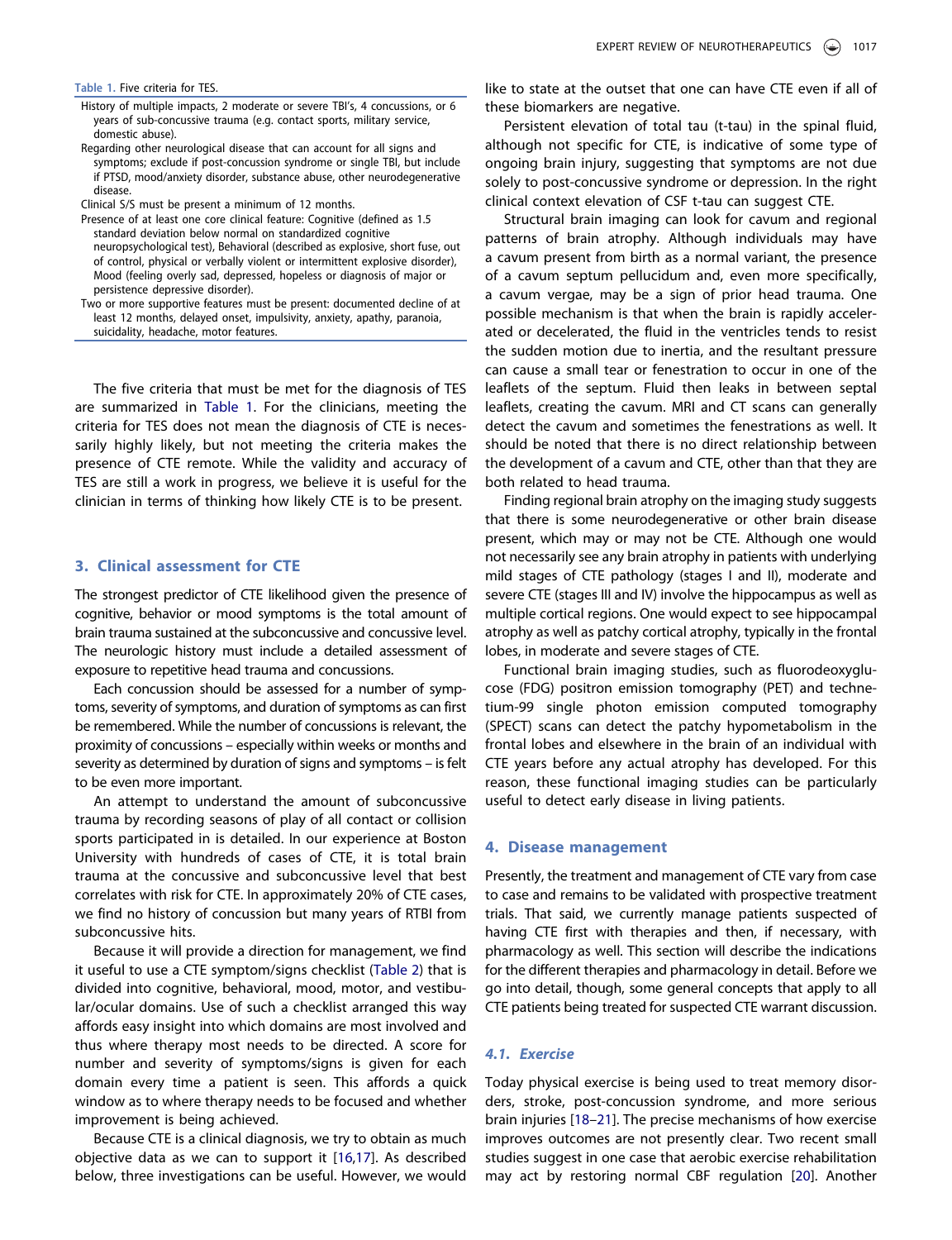<span id="page-3-0"></span>Table 2. Chronic traumatic encephalopathy: signs/symptoms checklist.

# Dr. Robert C. Cantu Concussion Center **Emerson Hospital**



Please rate your symptom severity based on how you feel today. Circle one number for each. **Moderate** Severe Severe **Sex**  $\frac{1}{2}$ None **Sil** Modera **Impaired Memory**  $\mathbf 0$  $\mathbf{1}$  $\overline{2}$ 3 4 5 6 **Anxiety**  $\overline{0}$  $\mathbf{1}$  $\overline{2}$  $\overline{\mathbf{3}}$ 4 5 6  $\overline{a}$  $\overline{2}$  $\overline{a}$  $\overline{a}$  $\mathbf{r}$ **F n**  $\overline{1}$  $\overline{2}$  $\overline{a}$ k, k. **Impaired Attention**  $\overline{1}$ Foarfulnoss  $\overline{a}$ **Executive**  $\mathbf{o}$  $\mathbf{1}$  $\overline{2}$ 3 4 5 6 Irritability  $\overline{\mathbf{o}}$  $\mathbf{1}$  $\overline{2}$ 3 4 5 6 dysfunction  $\mathbf{a}$  $\mathbf{1}$  $\overline{2}$ ą, 4  $\overline{\mathbf{5}}$  $\epsilon$ O  $\mathbf{1}$  $\overline{2}$  $\overline{a}$  $\overline{a}$ t, 6 **Dysgraphia** Anathy **Physical violence**  $\mathbf{0}$  $\mathbf{1}$  $\overline{2}$ ä 4 5 6 **Ataxia**  $\overline{0}$  $\mathbf{1}$  $\overline{2}$  $\overline{3}$ 4 5 6 **Verbal violence**  $\overline{a}$  $\overline{2}$ 3 4 5  $\epsilon$ o  $\mathbf{1}$  $\overline{2}$  $\overline{a}$ 5 6  $\mathbf{1}$ **Dysarthria**  $\overline{a}$ Explosivity  $\Omega$  $\mathbf{1}$  $\overline{2}$  $\overline{3}$ 4 5 6 Parkinsonism O  $\mathbf{1}$  $\overline{2}$  $\overline{\mathbf{3}}$ 4 5 6 **Loss of control**  $\overline{0}$  $\overline{\mathbf{1}}$  $\overline{2}$ 3 4 5 6 o 1  $\overline{\mathbf{2}}$  $\overline{\mathbf{3}}$ 4 5 6 **Tremor** 6  $\overline{2}$ 3 4 5  $\overline{2}$ 5 **Short fuse**  $\mathbf{0}$  $\mathbf{1}$ 6 **Masked facies** O  $\mathbf{1}$ 3 4 **Impulsivity**  $\mathbf{0}$  $\overline{2}$ 3 4 5 6 o  $\mathbf{1}$  $\overline{2}$ 3 4 5 6  $\mathbf{1}$ **Rigidity Paranoid delusions**  $\mathbf 0$ 1  $\overline{2}$ 3 4 5 6  $\mathbf 0$  $\mathbf{1}$  $\overline{2}$  $\overline{3}$ 4 5 6 **Balance Issues Depression**  $\mathbf 0$ 1  $\overline{\mathbf{2}}$ 3 4 5 6 **Blurred Vision** o 1  $\overline{\mathbf{2}}$  $\overline{\mathbf{3}}$ 4 5 6 Honelessness  $\Omega$  $\mathbf{I}$  $\overline{2}$  $\overline{\mathbf{a}}$  $\overline{a}$  $\overline{\mathbf{g}}$ 6 **Double Vision** n ŕ. **Suicidality**  $\mathbf 0$  $\mathbf{1}$  $\overline{2}$ 3 4 5 6  $\Omega$ **Dizziness** Date Signature of Patient or Patient's Legal Representative Time Print Name of Patient's Legal Representative (If applicable) **Relationship to Patient For Office Use Only:**  $\sqrt{4}$  $\sqrt{4}$  $\sqrt{7}$  $17$  $16$ C  $\mathbf{B}$ M  $\frac{1}{42}$  $142$ C  $124$ B M **M**  $142$  $124$ **Total Symptom Load**  $/28$ **Total Symptom Score**  $/168$ Date: Time: Signature: Copyright - No reproductions without permission

TODAY'S CHRONIC TRAUMATIC ENCEPHALOPATHY SIGNS/SYMPTOMS CHECKLIST

<span id="page-3-1"></span>study suggests aerobic exercise can increase neurogenesis and neuroplasticity [[22\]](#page-8-14). We recommend that our patients engage in aerobic exercise at least 30 min daily, five days each week [[23\]](#page-8-15).

<span id="page-3-3"></span><span id="page-3-2"></span>Presently we are exploring a research protocol using the Vasper equipment. It involves a recumbent bike with cooling cuffs applied to upper arms and legs. With moderate exertion lactic acid is built up due to the restricted blood flow. This high build up of lactic acid causes an increase in endogenous growth hormone production at night during sleep. It is thought that this increase in growth hormone is what is responsible for the cognitive, somatic, and sleep symptom improvement [\[24\]](#page-8-16). In a small pilot study, although both control and experimental groups experienced significant clinical symptoms checklist improvement at six weeks, the improvements were statistically more stable in the experimental groups.

Thus, while the mechanisms are as yet speculative, it appears that exercise, especially aerobic exercise, is beneficial to patients suspected of having CTE and formal exercise prescription is appropriate.

#### 4.2. Diet

A healthy diet is also a general therapy felt useful for those with neurodegenerative as well as other disorders. The Mediterranean Diet has been the one most widely supported. It shifts away from but does not eliminate animal fats and promotes monounsaturated fats high in omega 3 as found in plants and fish. Olive oil replaces butter as the primary fat. It also stresses a high consumption of fruits and vegetables.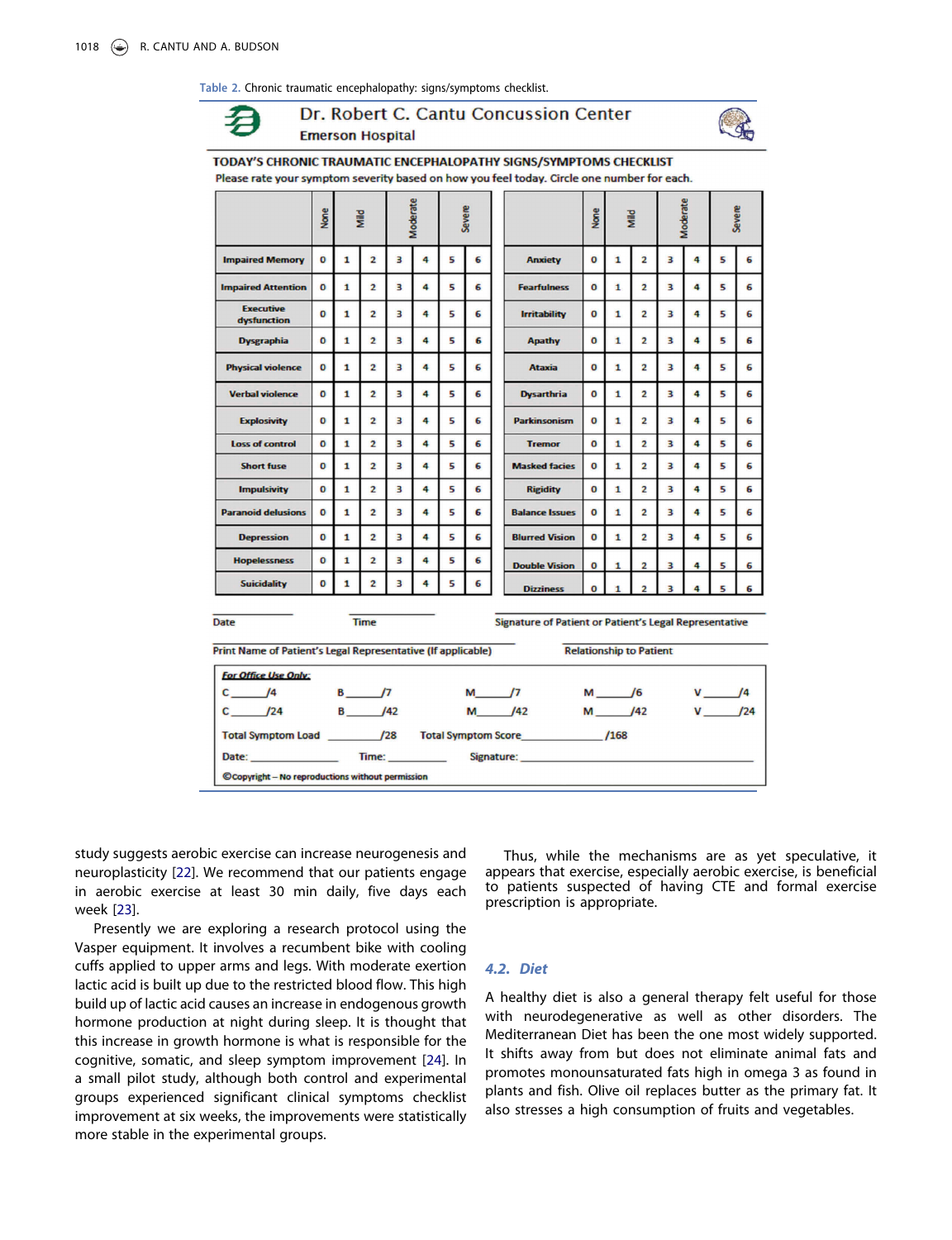# 4.3. Cognitive rehabilitation

Cognitive disturbances will manifest with difficulties with attention, concentration, recent memory and impairment of executive functions (e.g., planning, reasoning, organization, sequential activities, multi-tasking, insight, and judgment). When it has progressed to the level needing assistance with activities of daily living we refer to the impairment as dementia. In our experience, cognitive therapy has a greater chance to significantly improve the quality of daily life the earlier it is instituted.

While the precise mechanism of action is unknown in CTE, it is doubtful that it is causing large-scale neuroplasticity or synaptogenesis or attacking the root cause. Rather, it is likely finding/teaching ways and strategies that compensate for impaired function. It uses cognitive exercises with computer and workbooks or work or other real-life activities.

Our cognitive therapists focus on a tri-fold approach to cognitive retraining that simultaneously involves education, symptom management, and increasing cognitive endurance. Patients are taught that doubling the cognitive loads and working longer can be counterproductive. Instead, scheduled breaks in a quiet place for 10–15 min as needed will increase performance. Large projects should be broken into single steps, more time should be allotted for assignments and nonessential cognitive work may be excused.

If the patient is or recently has been working and return to work is desired, the skills needed to return to work should be determined. The initial return to work plan should start with an assessment of skills needed to return to the current job, a determination of accommodations needed to optimize success and then a gradual transition back into the work setting. Usually, this means starting with reduced hours (2–4) and days (2–4) each week. To limit distractions, work should be started from the home setting whenever possible. Hourly 5–10-min breaks, extra time to complete tasks, and speech recognition programs to reduce computer time are additional useful accommodations. Then, as work tolerance increases, hours and days of work can be slowly increased: one hour, per day per week, 1 day per week. Then, gradually responsibilities can be increased, deadline reduced toward establishing norms, and breaks reduced.

We also recommend the following memory strategies [\[23](#page-8-15)]

- \* Practice Active Attention
- \* Minimize Distractions in the Environment
- \* Take Breaks
- \* Repeat Information Spaced Out Over Time
- \* Make Connections
- \* Create Visual Images
- \* Put It in a Location
- \* Use the First Letter
- \* Use Chunking
- \* Cluster Information by Topic
- \* Invent Rhymes
- \* Get Emotional
- \* Test Yourself
- \* Write It Down
- \* Learn the Name Well
- \* On the tip of your tongue? Relax
- \* Don't Block the Name
- \* Review Names prior to a Social Event

#### 4.4. Mood/behavior therapy

For patients with prominent mood (depression, hopelessness, and anxiety) and behavioral (explosivity, impulsivity, short fuse) symptoms, psychological therapy/counseling by a clinical psychologist, neuropsychologist, or psychiatrist is recommended. If there are cognitive issues as well, then cognitive behavioral therapy (CBT) may be useful. This form of therapy investigates the relationship between thoughts, feelings, and behaviors and how certain patterns of thought may lead to maladaptive behaviors. With insight and awareness of these patterns of thought, correction of the counter-productive behavior can be undertaken.

When anxiety is the predominant symptoms meditation and relaxation techniques including yoga have been useful for some patients as have aerobic exercise programs. There is currently rising interest in mindfulness-based strategies where the focus is learning attention control and creating an acute appreciation of thoughts, feelings, and bodily sensations. The objective is to strengthen one's belief in one's own ability to complete tasks and reach goals while at the same time diminishing one's feelings of helplessness in the face of residual symptoms. In one small series of TBI patients, this has been reported to improve self-efficacy and quality of life [[25\]](#page-8-17).

# <span id="page-4-0"></span>4.5. Mindfulness

One non-pharmacological therapy that can be used to improve attention is mindfulness. It turns out that one can actually practice paying active attention in the same way that one can practice playing the violin or other skills. Practicing mindfulness is not for everyone, but for some individuals, it is an empowering, drug-free way for them to improve their attention. For our younger patients, we generally recommend one of the many phone applications available for this purpose, and for our middle-aged and older patients, guided mindfulness meditation through audiobooks and in-person classes tend to work best.

### 4.6. Occupational – ocular therapy (OOT)

Patients who will benefit from OOT will usually demonstrate blurred or double vision with smooth pursuit or convergence eye movements, while horizontal more than vertical saccadic eye movements, vestibular ocular reflex (VOR), or visual motion sensitivity (VMS) testing may produce dizziness, nausea, lightheadedness, or headache. Patients most frequently spontaneously complain of double or blurred vision, eye strain/headaches with reading or loss of place or skipping lines, or computer use, or words appearing to move, jump, or swim off a page. They may also complain of difficulty taking notes or the need to tilt the head back or closing an eye.

The evaluation by a certified ocular therapist will involve an assessment of visual acuity and visual efficiency. The later includes ocular motor skills (Fixation, Pursuits, Saccades), binocular vision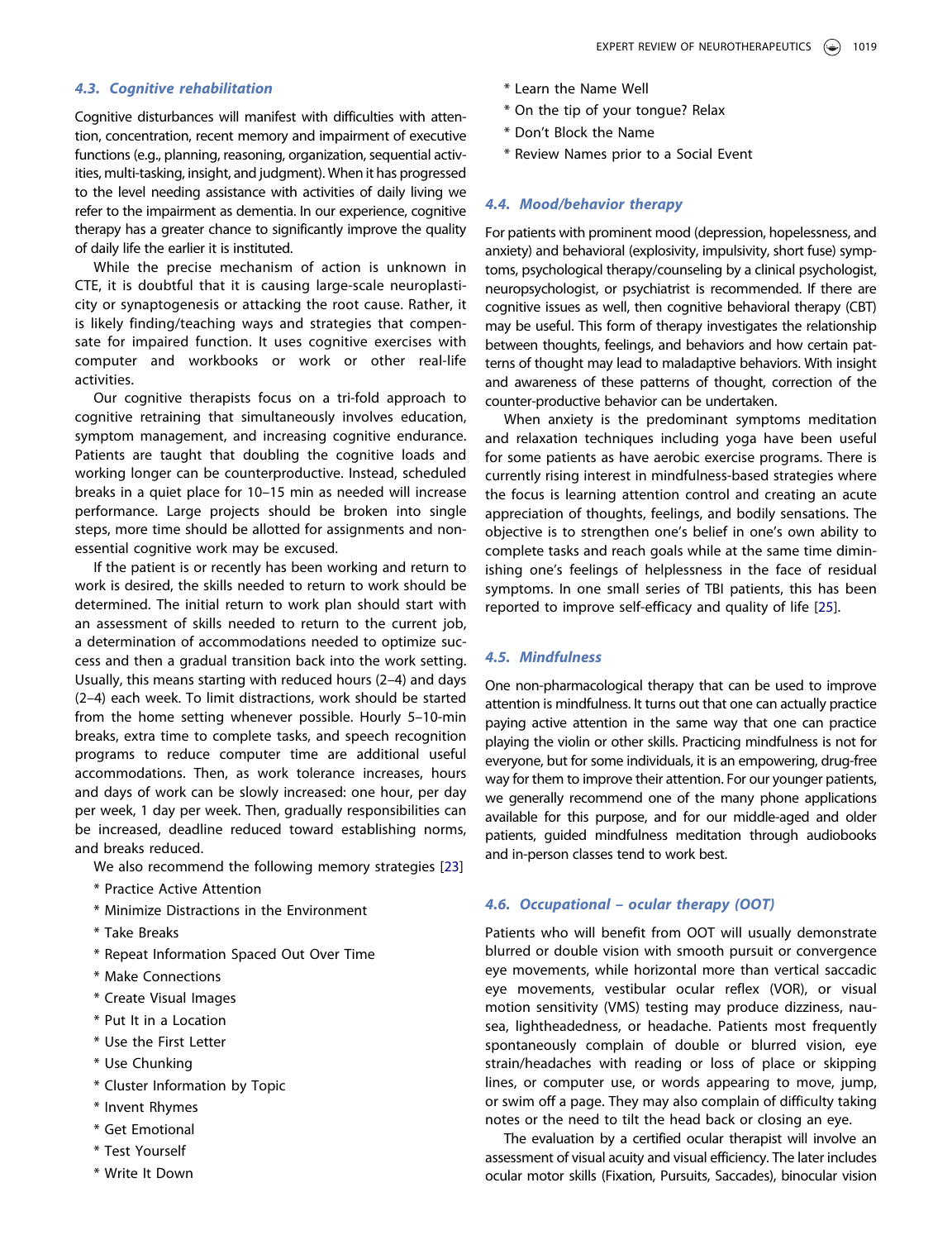coordination of eyes together including convergence insufficiency, and accommodation of near and far focusing ability (accommodative in sufficiency).

The ocular therapist will assess deficits in visual processing and perceptual skills including peripheral awareness, bilateral integration, directionality, visual motor integration and visual processing speed/reaction time. For each deficiency, the ocular therapist will provide appropriate eye exercises such as pencil pushups, wall/dot pushups, alternate cover, Brock string, or eccentric circles.

General compensatory strategies are also employed such as larger print, holding the target further away, tints for computer screens or the written page, tint glasses when photophobia is present, and eyeglass prisms when appropriate. Prisms are usually prescribed by an optometrist.

# 4.7. Vestibular therapy or vestibular rehabilitative therapy (VRT)

Some patients with suspected CTE as a result of repetitive head injury and resultant inner ear injury will have chronic symptoms of dizziness, vertigo, one's vision spinning horizontally or less commonly vertically, and as a result a feeling of having difficulty with balance and coordination that can impair especially walking and driving. In the CTE checklist, it is balance issues and dizziness that will be the major complaints. These patients are referred to certified vestibular therapists which are usually a physical therapist or occupational therapist with additional training in VRT.

<span id="page-5-0"></span>Therapy consists of visual perception/eye tracking, postural and gait exercises done initially with the therapist and then at home as well [\[26,](#page-8-18)[27](#page-8-19)]. The aim of therapy is to retrain/desensitize the brain to compensate for the misinformation received from the malfunctioning inner ear. Because it involves overstimulation of the damaged inner ear, symptoms are often initially exacerbated before they are improved. Because some patients with chronic vertigo will have the condition benign paroxysmal positional vertigo (BPPV) the vestibular therapist must be trained to recognize this condition and treat it with the Epley Maneuver which can correct symptoms in minutes.

While VRT may often require many weeks or months for maximal improvement, most patients will have significant improvement in their dizziness/vertigo/balance symptoms.

Because so much of VRT involves eye tracking oculomotor skills, it is often that patients will have visual symptoms as well and the ocular therapist and VRT will both work together with the same patient.

# 4.8. Motor therapy

Physical therapy is used to treat the motor symptoms of patients at risk for not just ataxia, rigidity, and Parkinsonism features but cervicogenic head/neck pain, dizziness, decreased neck strength, range of motion, poor posture, and decreased exercise tolerance. In each patient cervical range of motion, strength, mobility, and proprioception as well as dynamic and static balance is assessed, and appropriate corrective exercises implemented to correct deficits including endurance.

There are other therapies such as transcranial magnetic stimulation and hyperbaric oxygen therapy for which there is theoretical but not as yet scientifically proven benefit and since they are not used by the authors they do not rise to the level of recommendation at this time.

#### 4.9. Endocrine assessment

An assessment of pituitary gland function is undertaken with fasting blood testing for prolactin, TSH, ACTH, cortisol, testosterone, and growth hormone (IGF). If the pituitary gland has been injured by repetitive head trauma, hormonal deficits detected can easily be corrected by hormonal supplementation accompanied by resolution of symptoms.

# 5. Pharmacologic management of patients with possible CTE

We must first note that there are no FDA-approved treatments for CTE, and therefore all medications described here are being used in an 'off label' manner.

Before adding any medications, we always first work to remove or minimize any medications that could cause cognitive impairment. These include many medications in the following classes:

- \* Anticholinergic medications
- \* Antihistamines (including over-the-counter)
- \* Narcotic pain medications
- \* Muscle relaxants
- \* Benzodiazepines

\* All sedatives/sleeping aids [e.g. zolpidem (Ambien) mirtazapine (Trazodone), quetiapine (Seroquel)] – except melatonin (which is fine)

- \* Anticonvulsants
- \* Neuroleptics
- \* Incontinence medications (those that are anticholinergic)

# 5.1. Therapy for memory impairment

For memory impairment, we recommend the use of the cholinesterase inhibitors at their usual doses. This class of medications was developed for individuals with Alzheimer's disease and includes donepezil (Aricept), rivastigmine (Exelon), and galantamine. The expected benefits include a small but noticeable improvement in memory that will be persistent even as the individual declines. In other words, because cholinesterase inhibitors are symptomatic memory boosters, the individual will always have slightly better memory function on the medication than off it, at any given level of memory function. Thus, if they show initial benefit with this class of medication, we generally recommend individuals with CTE to stay on them for the remainder of their lives. Their major side effects are directly related to their pro-cholinergic effect and include loss of appetite, nausea, frequent bowel movements, vivid dreams, increase salivation, rhinorrhea, muscle cramps, and rarely bradycardia. We recommend an electrocardiogram (ECG) be obtained after the individual is at their target dose to detect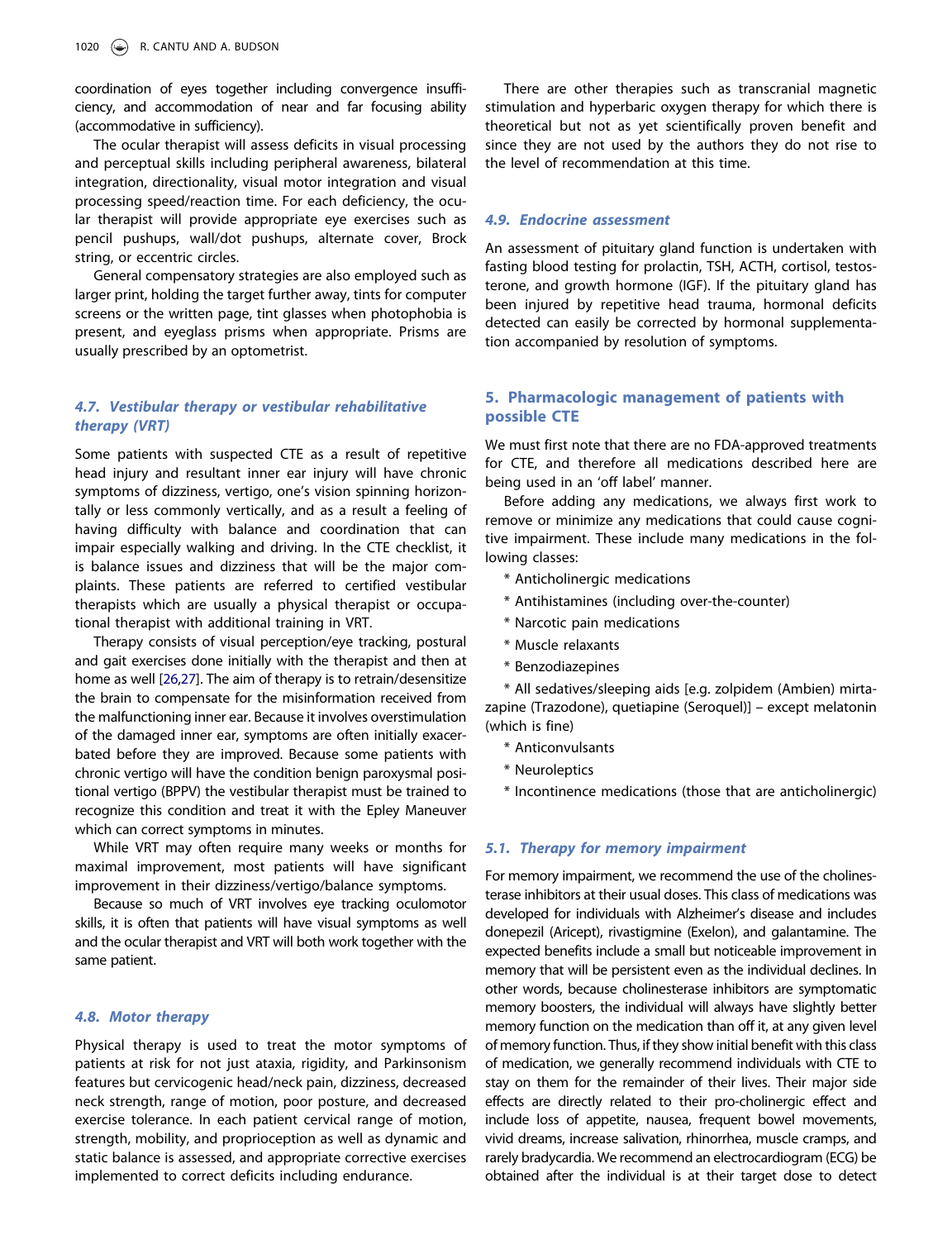asymptomatic bradycardia and clinically significant heart block [[17\]](#page-8-10).

arrhythmias, and sudden death. Consultation with a cardiologist is appropriate in the middle-aged or older individual.

# 5.2. Pharmacologic therapy for apathy

Apathy is the most common neuropsychiatric symptom in Alzheimer's disease and other dementias, yet it is often ignored because it tends not to cause problems for caregivers. There are three main classes of medications that can be tried for apathy: levodopa formulations, dopamine agonists, and stimulants. Because stimulants will be discussed in detail in the therapy for attention section, below, we will simply note here that this class of medications can be extremely effective for treating apathy, particularly when accompanied by poor attention.

Carbidopa/levodopa (Sinemet) or one its newer formulations given in low dose, two to three times per day may show benefit in reducing apathy. At higher doses, its side effects are myriad, and may include (but are not limited to) confusion, hallucinations, dizziness, psychosis, nausea, and engaging in risky behavior. We generally try a low dose and move to other therapies if it is not successful.

Dopamine agonists include amantadine, memantine (Namenda), and pramipexole (Mirapex). These medications stimulate the dopamine receptor and may reduce apathy. In general, we start with memantine for patients who show apathy in the dementia stage of their disease, and try amantadine and/or pramipexole for those who are apathetic but do not have dementia. We use low doses, as side effects are common at higher doses and include (but are not limited to) confusion, hallucinations, dizziness, sleepiness (sometimes coming on suddenly impairing driving), and engaging in risky behavior.

Lastly, we will note that there are some activating antidepressants that can improve apathy; we will discuss these below under the therapy for depression and anxiety.

#### 5.3. Pharmacologic therapy for impaired attention

Attention problems are common in head injuries of any type as well as CTE. Stimulants are the mainstay of therapy for attentional problems. The most common stimulants are methylphenidate (Ritalin, Concerta, Metadate, Methylin, Aptensio, Cotempla, Quillichew, Quillivant), Amphetamine (Adzenys, Dyanavel, Evekeo), and Dextroamphetamine (Dexedrine, ProCentra, Zenzedi). Stimulants boost up the monoaminergic systems, often stimulating both norepinephrine and dopamine receptors. We have used a variety of short- and long-acting stimulants at various doses in various settings, and one generally needs to tailor the use of stimulants to the patient and the setting more than with most other medications. If the individual is a student or working, it is reasonable to prescribe use during school or work hours and give a 'drug holiday' during evenings and weekends (with exceptions for difficult homework assignments). On the other hand, an individual with more marked attentional problems from CTE may need stimulants all-day, every day. Trial and error are often necessary. Common side effects include feeling nervous, jittery, anxious, anorexia, headache, palpitations, and dizziness, and serious reactions can include drug dependence and abuse, psychosis, mania, aggression, hypertension, myocardial infarction, stroke, seizures,

## 5.4. Pharmacologic therapy for depression and anxiety

Patients with CTE show rates of depression and anxiety higher than that generally seen in other neurodegenerative diseases. An exhaustive discussion of pharmacotherapy for depression and anxiety is beyond the scope of this review. We will, however, share some general principles and the medications that we find most effective for these disorders.

Many antidepressants and anxiolytics can cause cognitive impairment. We try hard to stay away from these classes of medications. For example, we never prescribe a benzodiazepine for individuals who already have cognitive impairment at baseline.

For patients with depression and/or anxiety, we use low doses of sertraline (Zoloft) or escitalopram (Lexapro), both of which improve depression, anxiety, and also often agitation and aggression. There are many side effects of these selective-serotonin reuptake inhibitors (SSRIs), though few in the low doses that we generally use. Side effects may include apathy, headaches, gastrointestinal upset, periodic limb movements of sleep, suicidality, and sexual dysfunction, along with many others. Note that this class of medications has to be tapered down slowly.

For patients with depression and apathy, venlafaxine (Effexor) and bupropion (Wellbutrin, Forfivo) can be helpful in treating both symptoms. Headaches, nausea, insomnia, dizziness, anorexia, somnolence, mania, and suicidality are some of the possible side effects and reactions that can occur with these medications, which also should be tapered down slowly.

Exercise and mindfulness have been shown to be beneficial for both depression and anxiety, and we strongly promote both to treat these disorders.

### 5.5. Pharmacologic therapy for pseudobulbar affect

Pseudobulbar affect is when an individual cries or laughs for little or no reason. Crying is much more common than laughing, and for that reason, it is often confused with depression. The simple way to differentiate them is to ask the individual who is crying frequently, 'Are you feeling sad?' The depressed individual will say, 'Yes,' whereas the individual with pseudobulbar affect will say, 'No, I'm not sad but I can't stop myself from crying.' For these individuals, we use dextromethorphan/ quinidine (Nuedexta). Side effects can include sedation, falls, diarrhea, and gastrointestinal upset, among others.

# 5.6. Pharmacologic therapy for agitation

The first thing to say here is that we try not to use medications for agitation if we can help it. We start with educating the family (or other caregivers) with the four R's:

- \* Reassure the individual that everything is alright.
- \* Reconsider things from the individual's point of view.

\* Redirect the individual to an activity that decreases the agitation.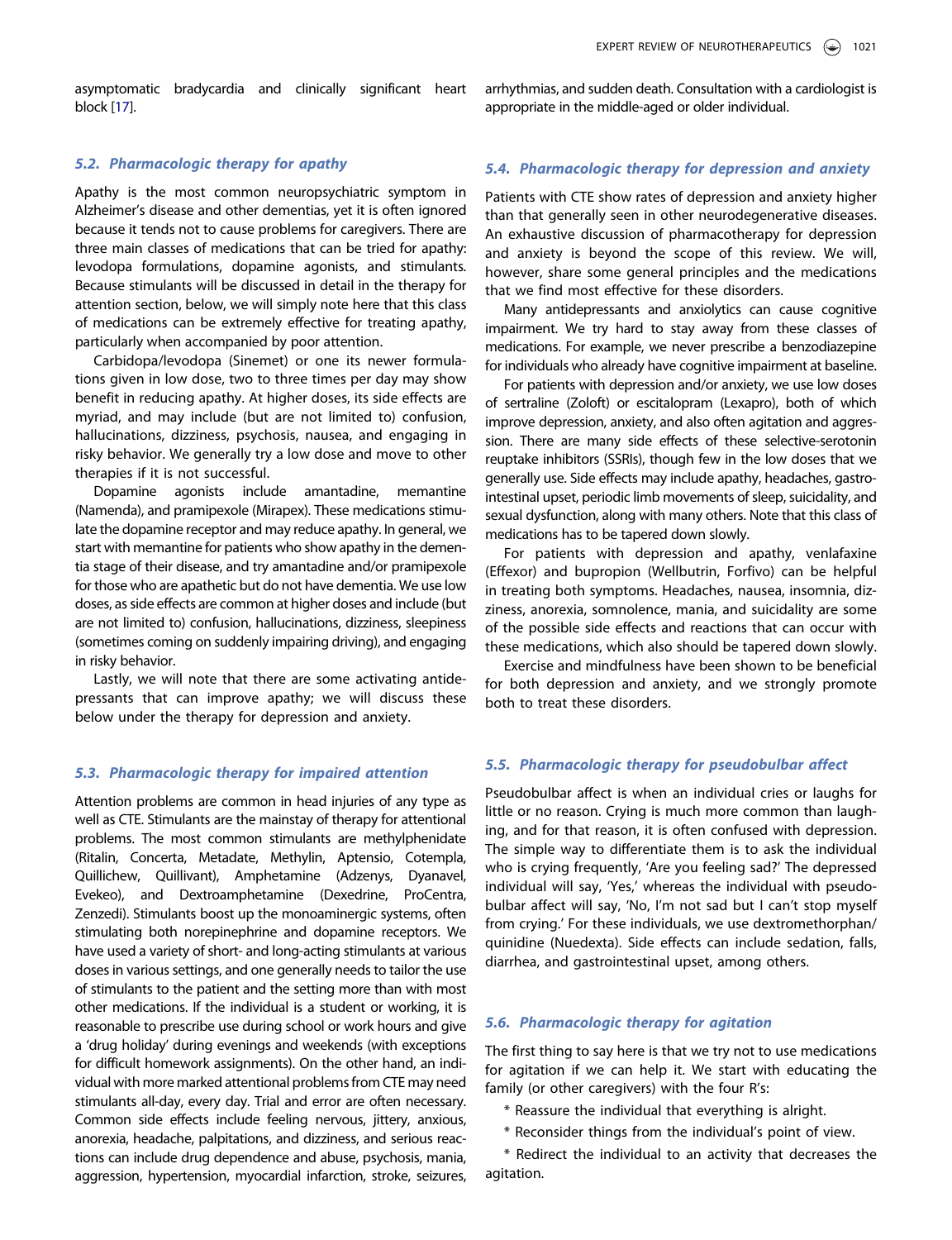\* Relax; the caregiver needs to relax when caring for the agitated individual, lest they escalate the situation with their own tone of voice and body language.

Next, we work hard to determine the underlying cause of the agitation. If agitation is due to anxiety (or if we cannot determine the cause of the agitation), we use sertraline (Zoloft) or escitalopram (Lexapro) as described above. If nighttime agitation is from a sleep disturbance, we work to treat the sleep disturbance (such as sleep hygiene or cycle problems). Rarely, we will use a low dose of risperidone (Risperdal) during the day or quetiapine (Seroquel) at night to treat the agitation. These atypical neuroleptics have many side effects which include sedation, falls, myocardial infarction, strokes, and death. For this reason, we tend to avoid them and, when we do use them, we use low doses.

There is some emerging evidence for the use of dextromethorphan/quinidine (Nuedexta) for agitation in dementia, and pimavanserin (Nuplazid) for psychosis in Parkinson's disease dementia, so those medications could also be tried in CTE patients with dementia.

#### 6. Conclusions

CTE is a neurodegenerative disease that has been recently recognized as being much more prevalent than previously thought. Clinicians, patients, and families need to be able to recognize this disorder as its symptoms can be disabling. Although there are no published studies to guide our management of CTE, many non-pharmacologic and pharmacologic therapies have been used successfully in related disorders. We recommend that the clinician consider these therapies when treating patients with suspected CTE.

#### 7. Expert opinion

Today there are NIH consensus criteria for the neuropathological diagnosis of CTE based on perivascular hyperphosphorylated tau deposition in the depths of sulci that distinguishes this disease from other neurodegenerative diseases and normal aging. What is lacking, however, is a unique profile of clinical symptoms and signs, longitudinal studies, and the ability to diagnose CTE during life.

Because all post-mortem neuropathologically confirmed cases of CTE (not 'CTE-like' cases) have had a history of repetitive head impacts (RHI), we know that RHI exposure is a necessary but not a sufficient cause of CTE, as not everyone with such exposure will develop CTE. The genetic and environmental risk factors beyond RHI are presently not known. Even the relative importance of variables associated with RHI, such as age of first exposure, cumulative exposure, severity and type of head exposure, and time between head impacts are currently unknown, despite being studied for a decade by our group at Boston University.

The next critical step will be the ability to diagnose CTE during life. Only then will we be able to determine its incidence and prevalence, risk factors and what clinical features are due to tauopathy versus axonopathy or other features.

An important step in diagnosing CTE during life will be developing sensitive and specific objective biological tests, 'biomarkers' analogous to those used for Alzheimer's disease, that can be added to the clinical evaluation. While we have

studied many neuroimaging (including MRI, DTI, SWI, fMRI, MRS), spinal fluid, blood, and plasma biomarkers, none to date are truly CTE specific. One promising approach is to combine studies of PET tracers. For example, tracers that bind to hyperphosphorylated tau (such as flortaucipir, T807, AV1451) may show pathology in both Alzheimer's and CTE, whereas tracers that bind to amyloid (such as florbetapir) would only be positive in individuals with Alzheimer's. Thus, individuals who show binding to tau tracers and not amyloid tracers may have CTE. Longitudinal studies that follow patients during life until their neuropathological diagnosis are needed and are presently underway. Multicenter research projects can help us to better determine (1) neuroimaging and fluid biomarkers for the in vivo detection of CTE, (2) the clinical presentation of CTE, (3) the progression of CTE, and (4) genetic and head impact exposure risk factors for CTE, all of which can help us to improve and validate diagnostic criteria for the clinical diagnosis of CTE.

One day CTE will be detected early in the disease course, prior to the onset of symptoms, so that we can commence clinical trials for prevention. But for the present, while such detection is not possible based on RHI exposure and clinical symptoms alone, a high index of suspicion for CTE is warranted, and many nonpharmacologic and pharmacologic therapies used successfully in related diseases can be implemented.

#### Funding

This paper was not funded.

#### Declaration of interest

R Cantu acts as a senior advisor to the NFL Head Neck & Spine Committee, Vice President of National Operating Committee on Standards for Athletic Equipment. He is also Chair of the Scientific Advisory Committee, Co-Founder and medical director to the Concussion Legacy Foundation. He has also received royalties from Houghton Mifflin Harcourt and Legal Expert Opinion. He has also acted on the medical science committee for the National Collegiate Athletic Association Student-Athlete concussion injury Litigation. A Budson has received royalties from Oxford University Press and Elsevier as well as consultancy fees from Pirimal Imaging and Biogen. He has also received grant support from Biogen and the Department of Veterans Affairs and has been a clinical trial investigator for Eli Lilly, Biogen, Cognito, and Avanir. The authors have no other relevant affiliations or financial involvement with any organization or entity with a financial interest in or conflict with the subject matter or materials discussed in this manuscript apart from those disclosed.

#### Reviewer disclosures

Peer reviewers on this manuscript have no relevant financial or other relationships to disclose.

#### References

Papers of special note have been highlighted as either of interest (•) or of considerable interest (••) to readers.

- <span id="page-7-0"></span>1. Martland HS. Punch drunk. JAMA. [1928;](#page-0-1)91:1103–1107.
- First clinical description of CTE.
- <span id="page-7-1"></span>2. Brock S, ed. Injuries of the skull brain and spinal cord. Neuropsychiatric, surgical and medico-legal aspects. Baltimore, MD: Williams & Wilkins; [1940](#page-1-0).